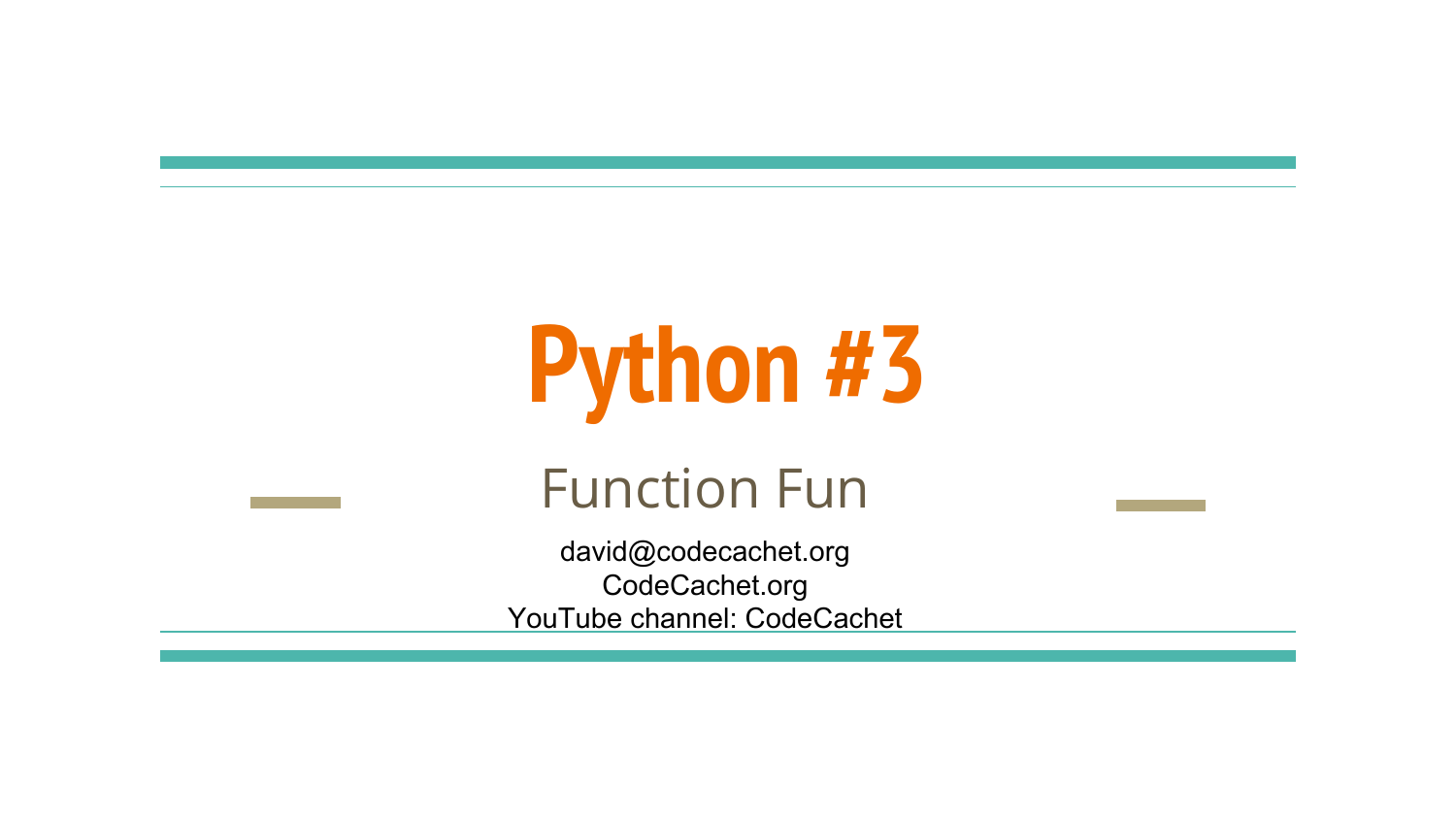#### **Function as a black box**

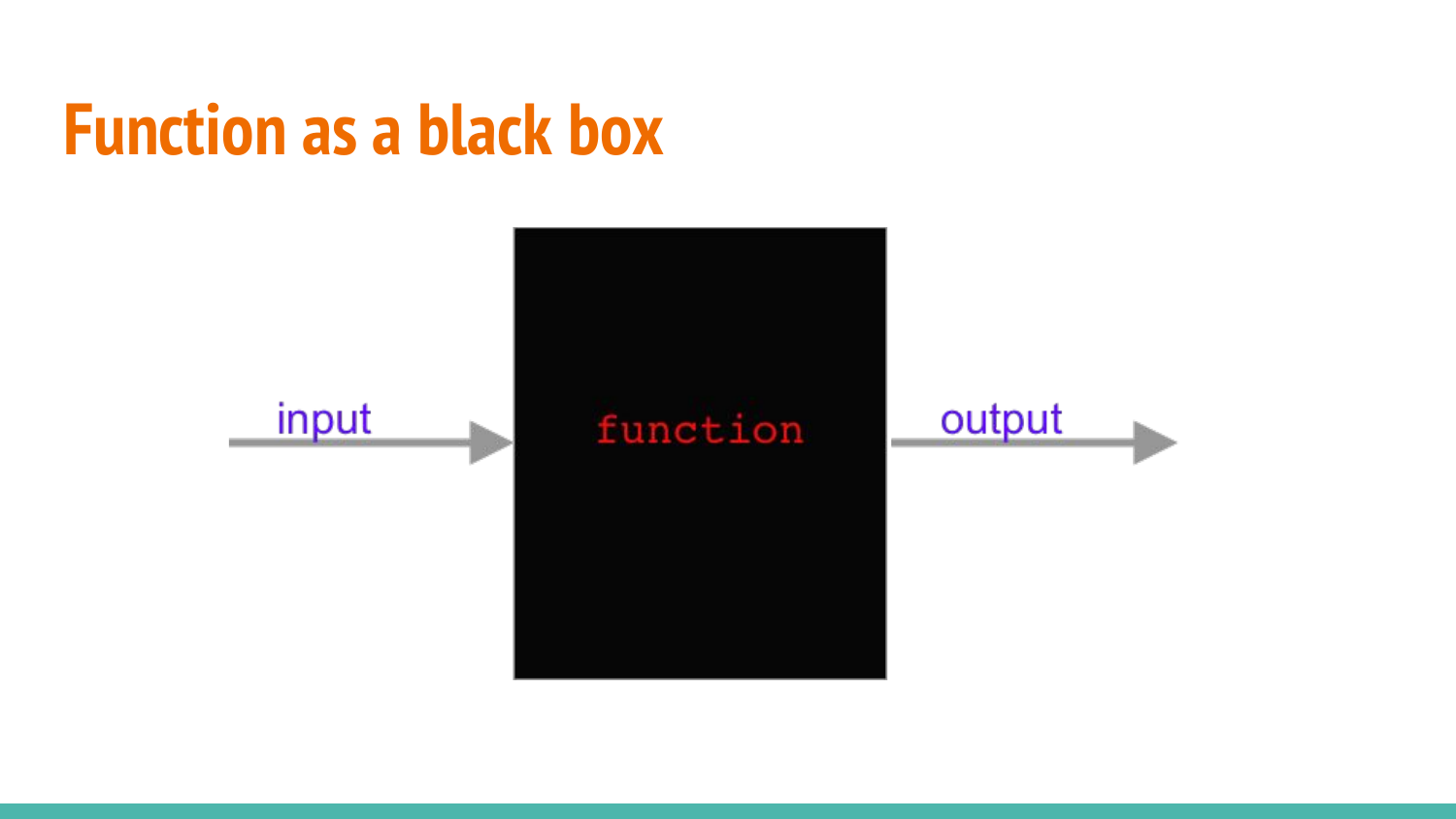### **What is a function?**

- Black box which does something
- Can take inputs, produce outputs
- Interrupts normal program flow
	- Program executes until function is **called**
	- Function executes until **return**
	- Program continues following the call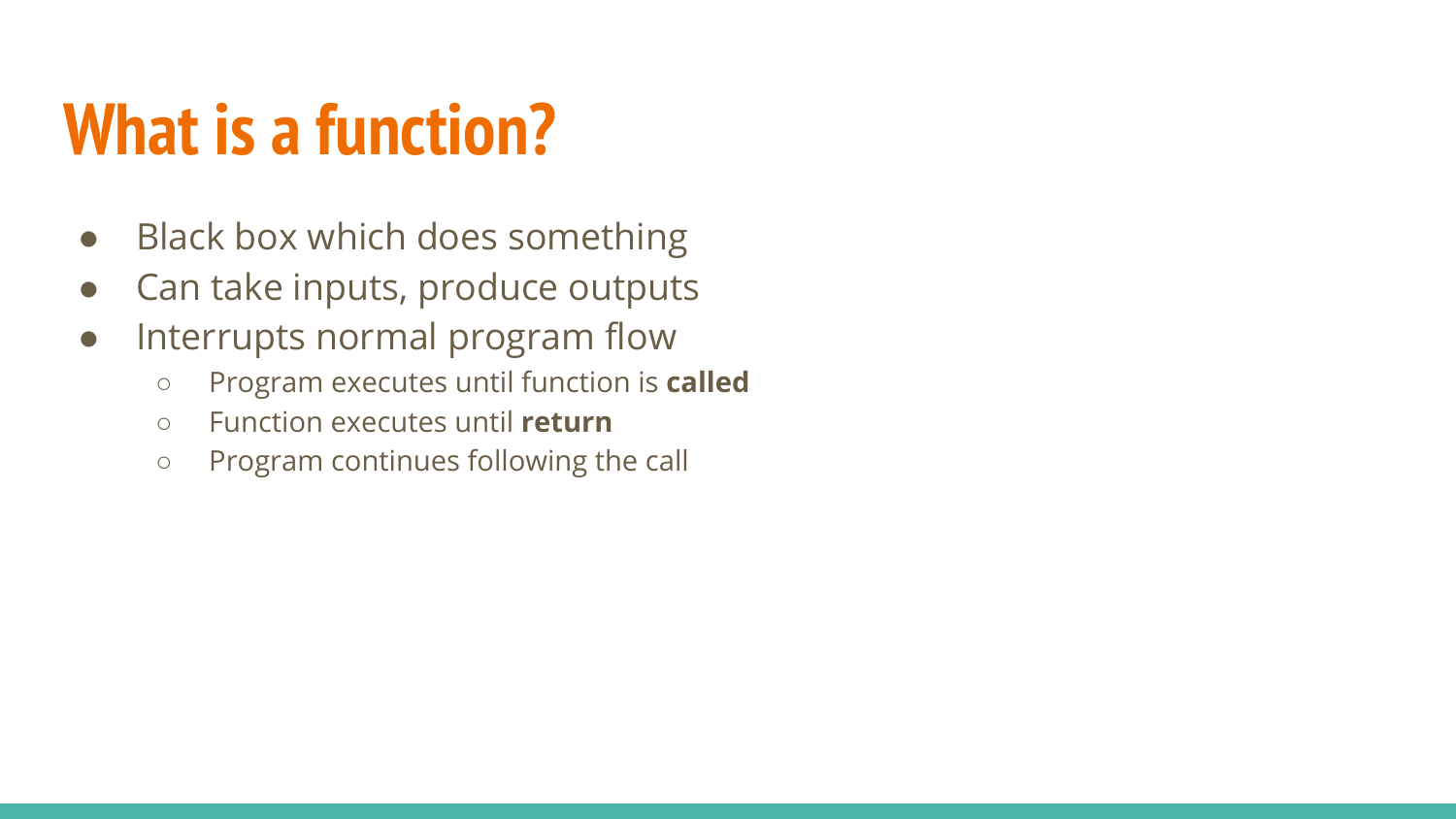## **Why functions?**

- Reusability
- Abstraction
- Readability
- **•** Testability
- Maintainability
- Extensibility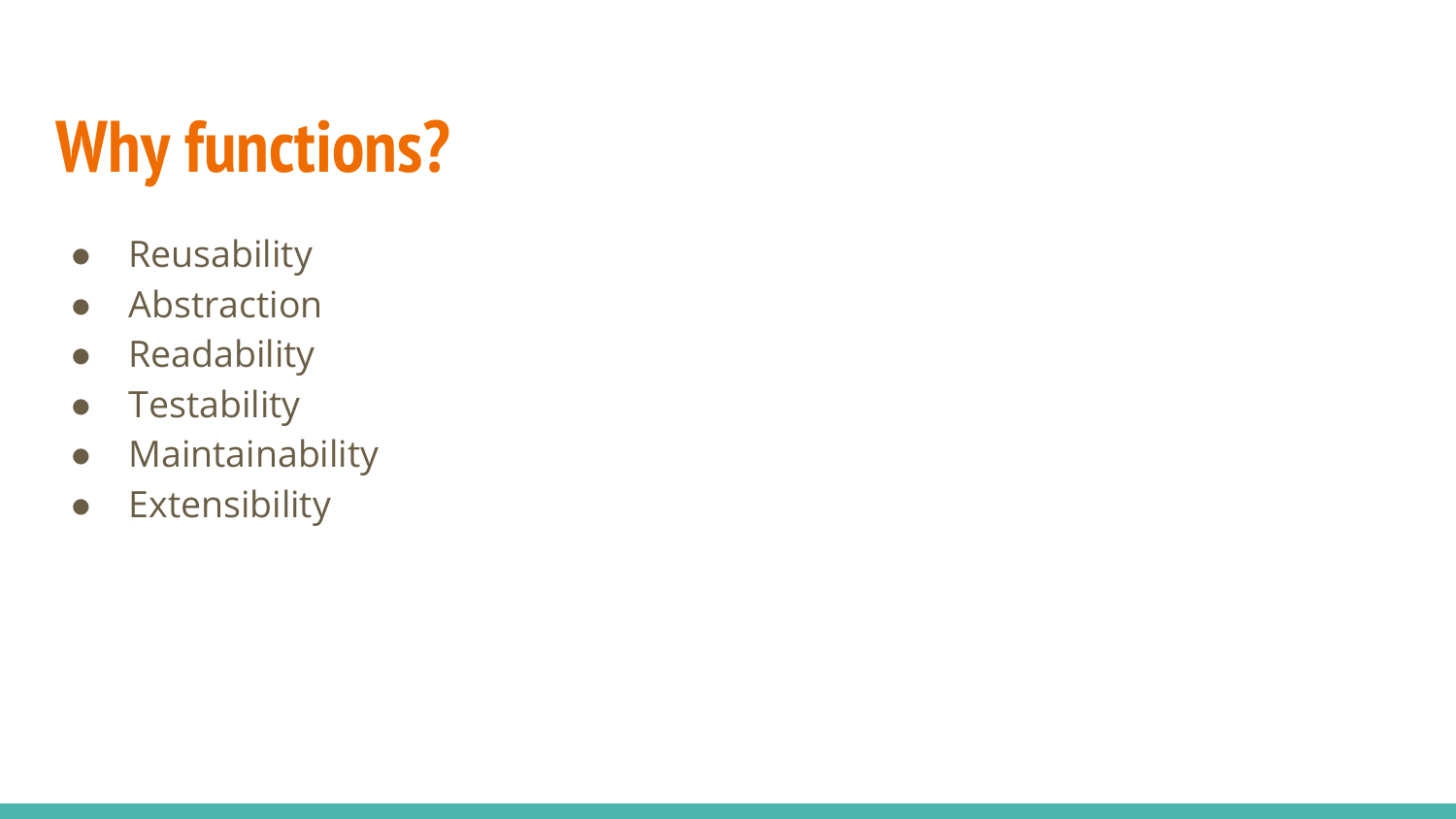#### **Function control flow**



func1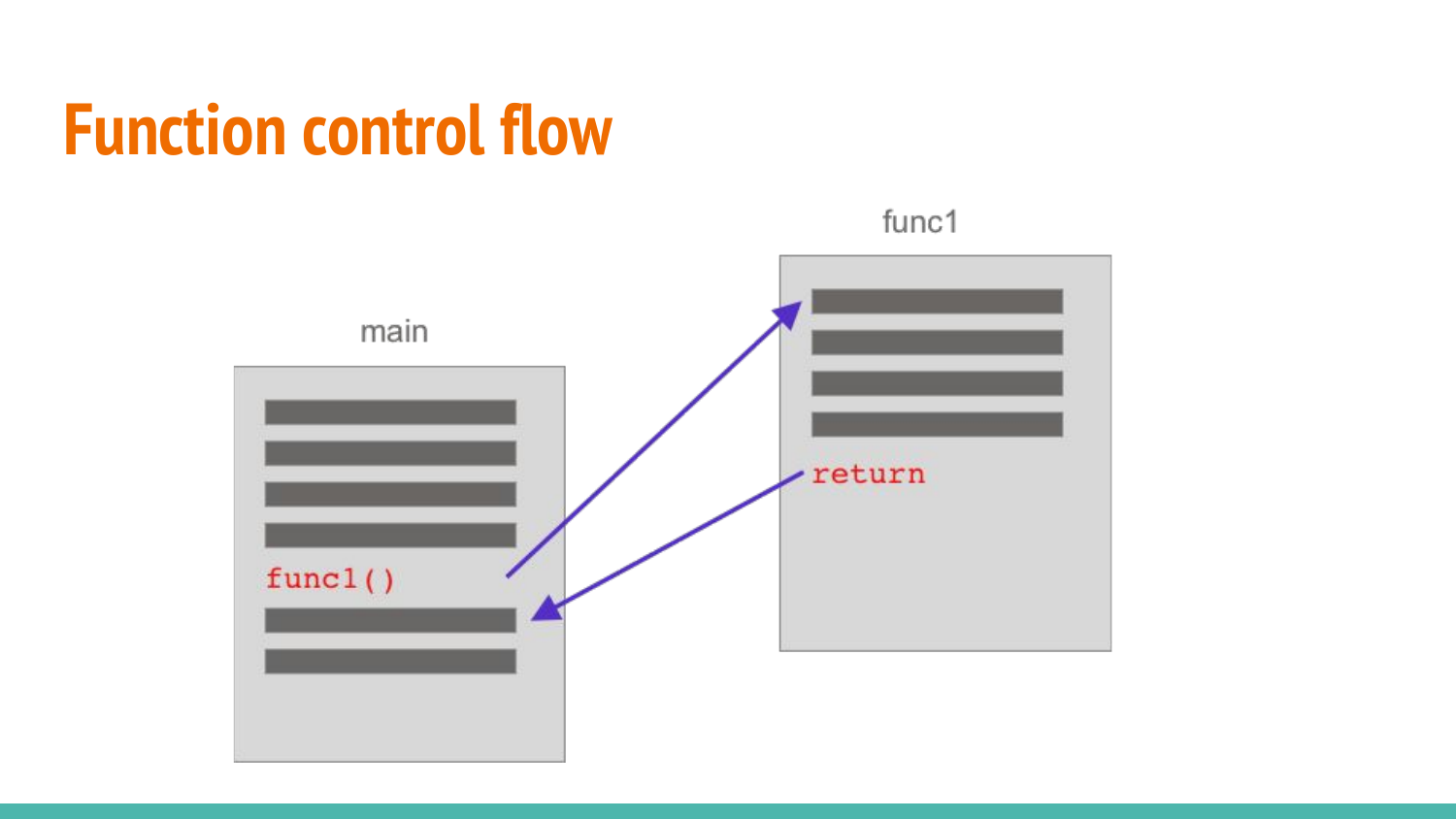#### **Fun Function Facts**

- Function is a type (like int, float, str...)
- Functions may contain parameters (arguments), passed in
- Functions may return a value, or multiple values
- Arguments and return values can be any type, including function
- A function can call other functions, (including itself)
- A function may contain definitions of new functions
- Scope of variables inside a function are local to that function, and invisible from outside the function
- Functions may expect a specific number of arguments, or allow a variable number of arguments
- The value of some function arguments may have defaults
- Object references are passed by value.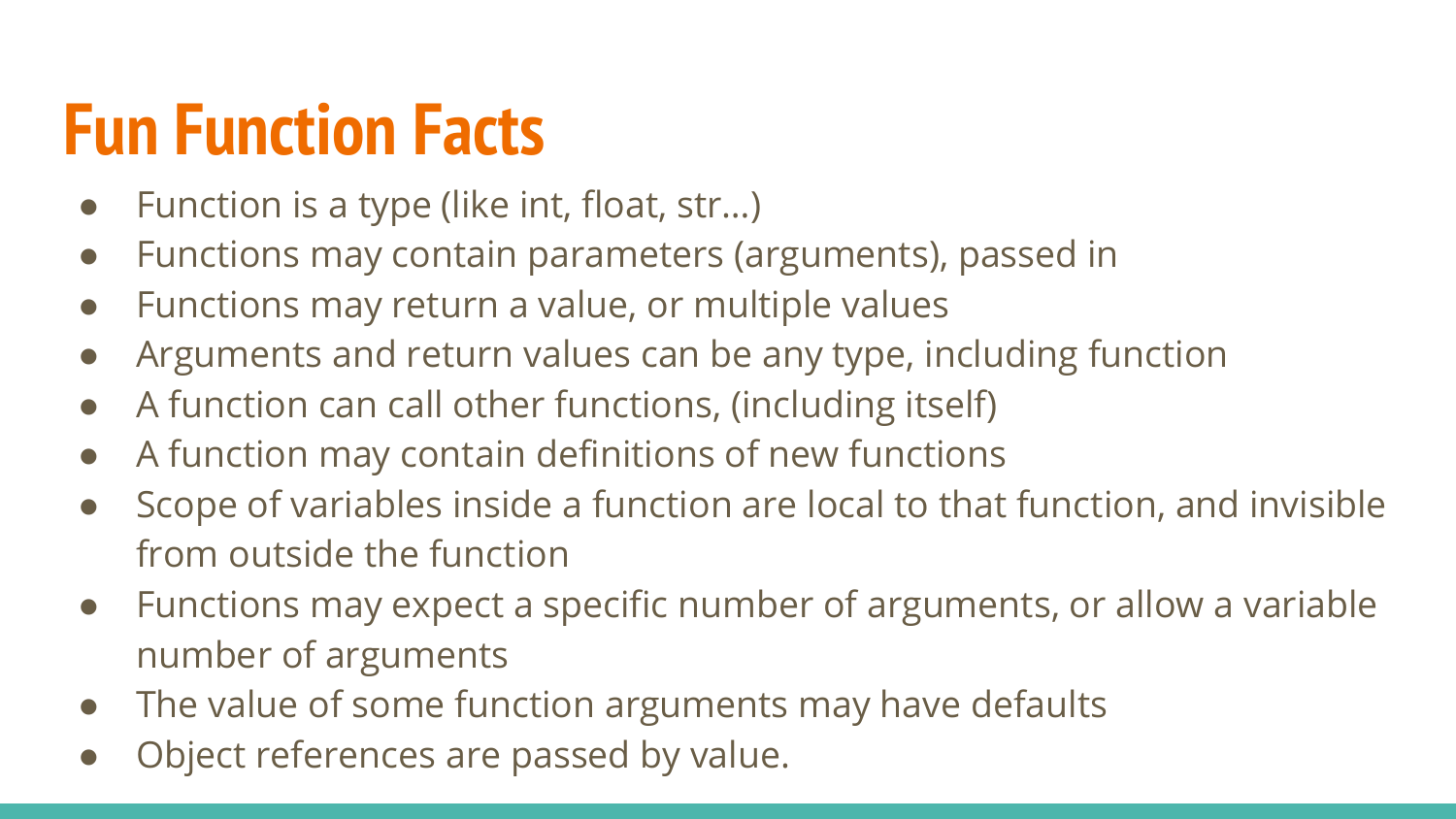### **Some function patterns**

- No args, no return values
- Args, single return value
- Return multiple values
- Call another function

#### Advanced

- Return a function
- Function as an argument
- Define and call a function
- **Recursive**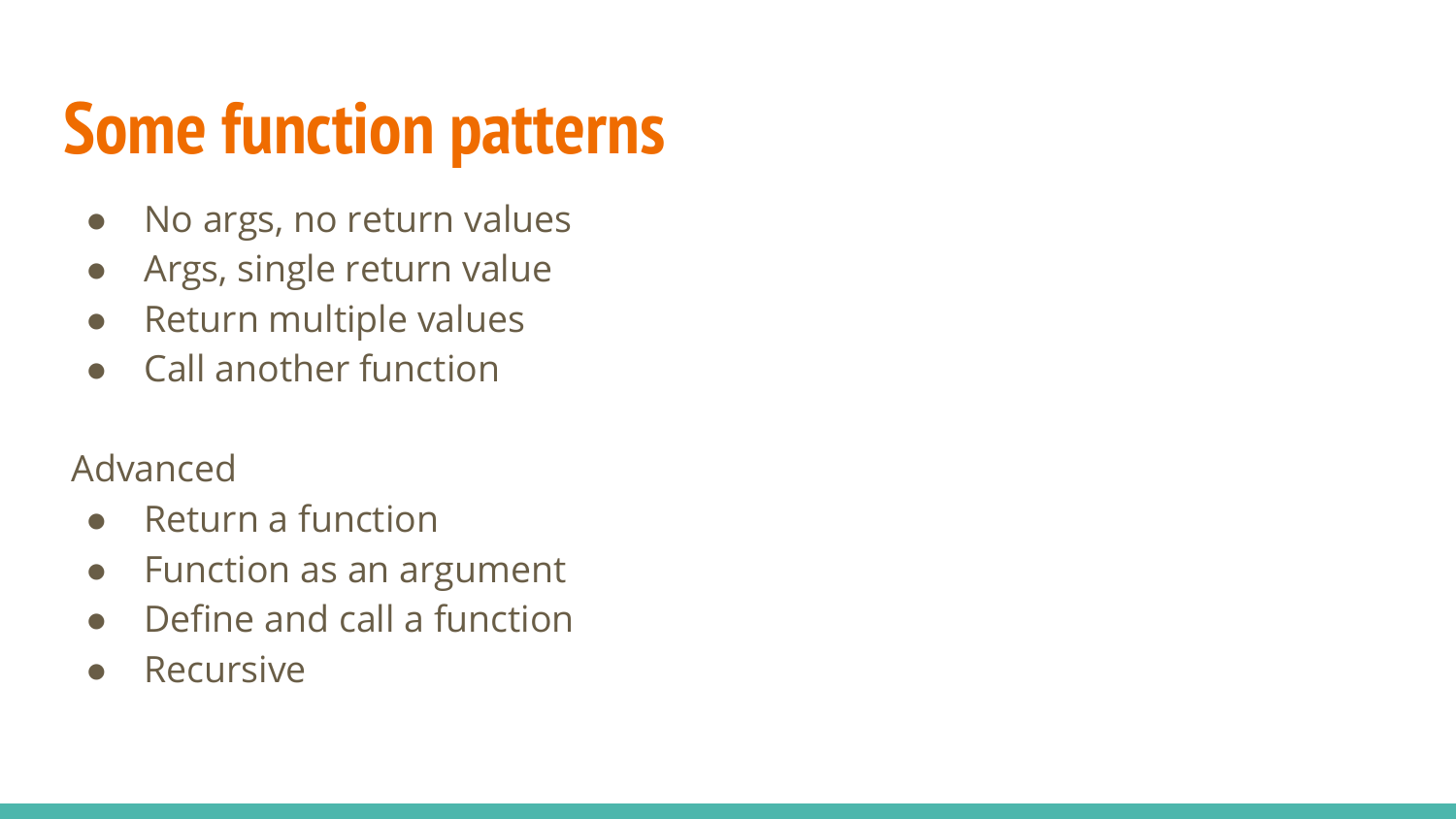### **Function domains**

- Included in "Python"
	- Built-ins
	- Standard library (module)
- Produced by others
	- User-defined in current file
	- User-defined in another file
	- User-defined, installed (module)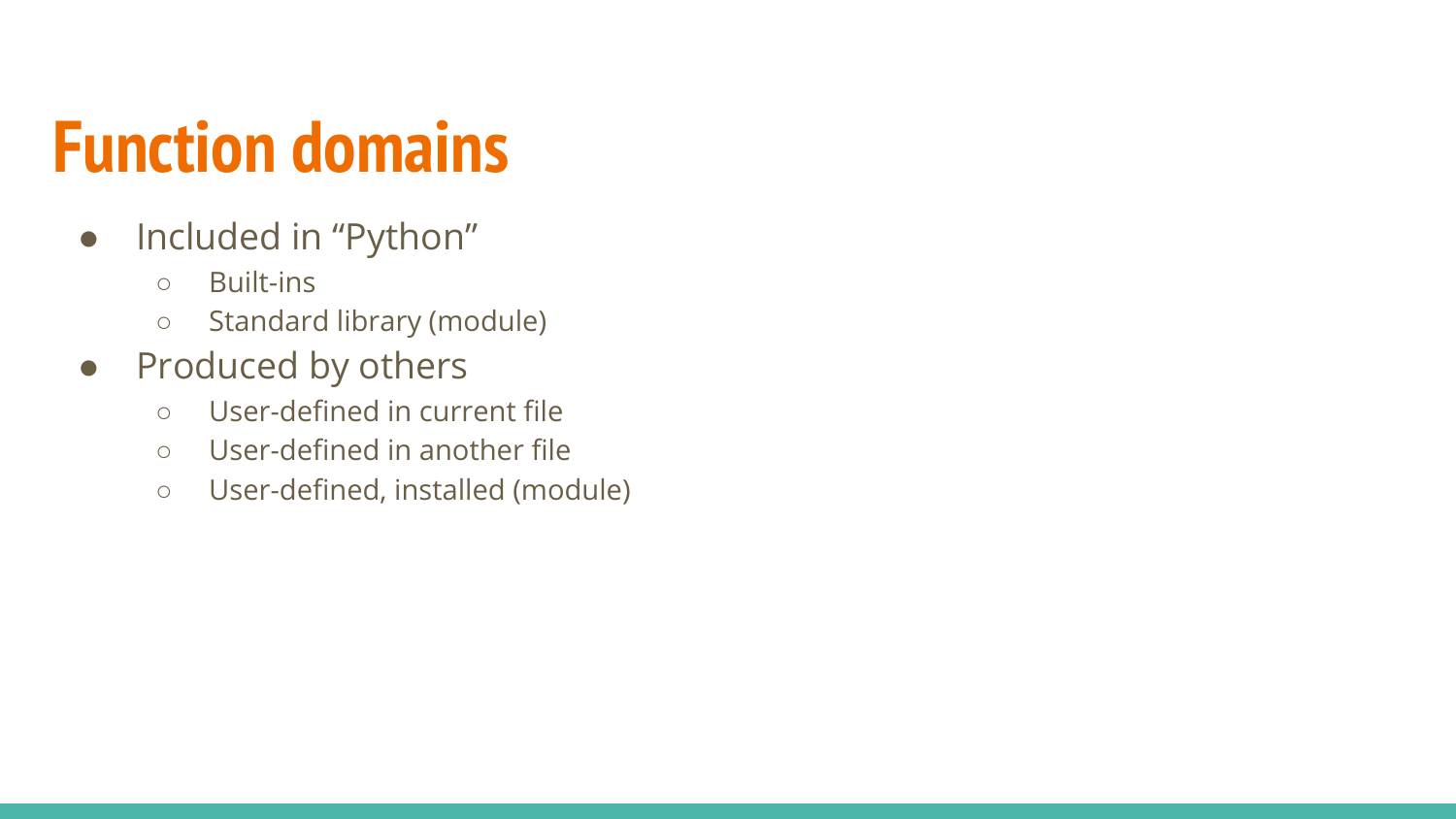#### **Some functions we could write….**

- 1. For given string, make upper, lower, title case
- 2. Add html tag around word
- 3. Return count of substring in string, ignoring case
- 4. Delete nth char from string
- 5. Write string "replace" using string "find"
- 6. Insert substring (like linefeed) in middle of string